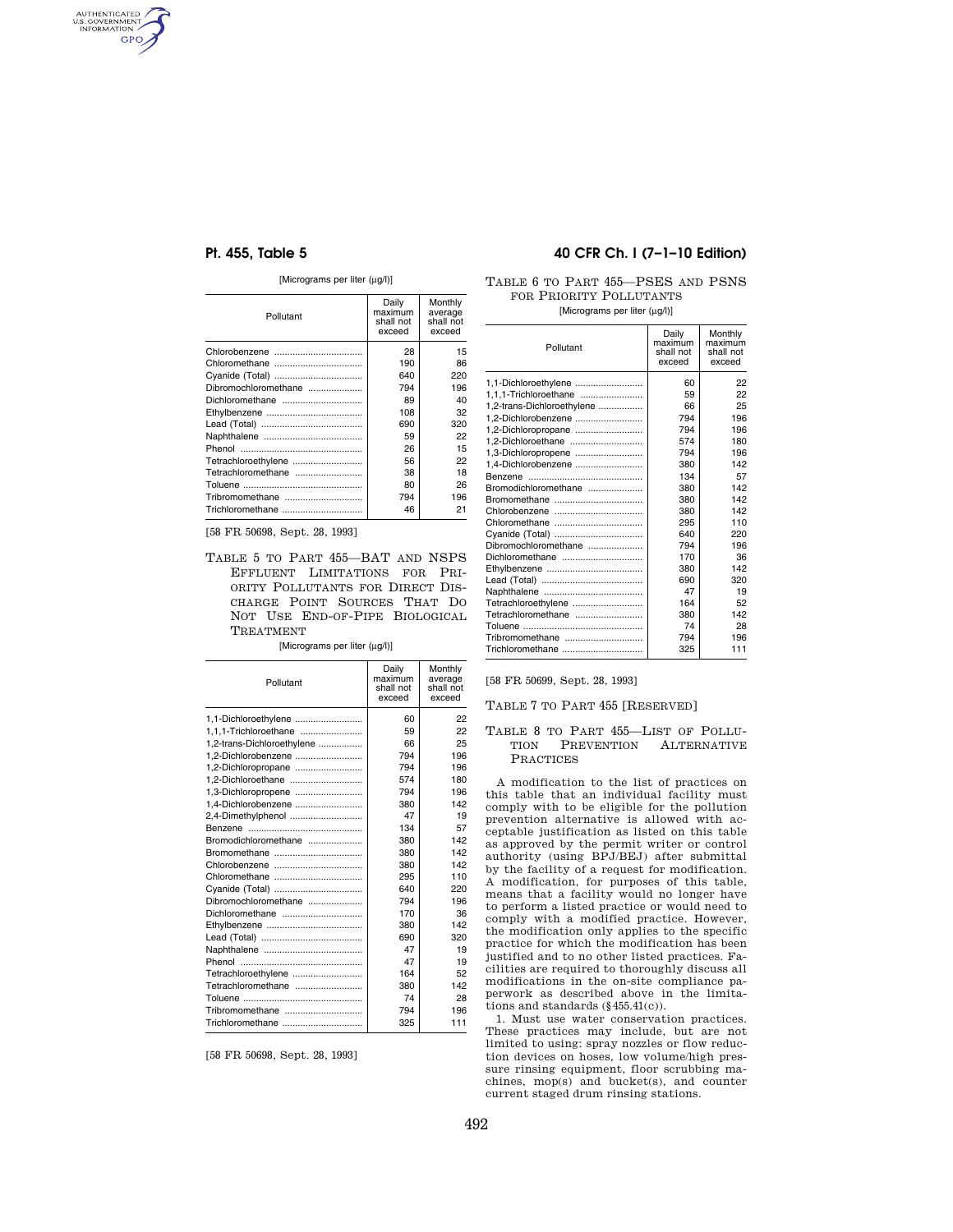## **Environmental Protection Agency Pt. 455, Table 8**

[Modification allowed when: Rinsing narrow transfer lines or piping where sufficient rinsing is better achieved by flushing with water.]

2. Must practice good housekeeping:

(a) Perform preventative maintenance on all valves and fittings and repair leaky valves and fittings in a timely manner;

(b) Use drip pans under any valves or fittings where hoses or lines are routinely connected and disconnected, collect for reuse when possible; and

(c) Perform quick cleanup of leaks and spills in outdoor bulk storage or process areas.

3. Must sweep or vacuum dry production areas prior to rinsing with water.

4. Must clean interiors of dry formulation equipment with dry carrier prior to any water rinse. The carrier material must be stored and reused in future formulation of the same or compatible product or properly disposed of as solid waste.

5. If operating continuous overflow Department of Transportation (DOT) aerosol leak test baths—>

Must operate with some recirculation.

6. If operating air pollution control wet scrubbers—>

Must operate as recirculating scrubbers (periodic blowdown is allowed as needed).

[Modification allowed when: Facility demonstrates that they would not be able to meet Resource Conservation Recovery Act or Clean Air Act (CAA) requirements.]

7. When performing rinsing of raw material drums, storage drums, and/or shipping containers that contained liquid PAI(s) and/or inert ingredients for the formulation of water-based products—>

Must reuse the drum/shipping container rinsate DIRECTLY into the formulation at the time of formulation; or store for use in future formulation of same or compatible product; or use a staged drum rinsing station (counter current rinsing).

[Modification allowed when: the drum/shipping container holds inert ingredient(s) only and (1) the facility can demonstrate that, after using water conservation practices, the large concentration of inert ingredient in the formulation creates more volume than could feasibly be reused; or (2) the facility can demonstrate that the concentration of the inert in the formulation is so small that the reuse would cause a formulation to exceed the ranges allowed in the Confidential Statement of Formula (CSF) (40 CFR 158.155).]

8. When performing rinsing of raw material drums, storage drums, and/or shipping containers that contained liquid PAI(s) and/or inert ingredients for the formulation of solvent-based products—>

Must reuse the drum/shipping container rinsate DIRECTLY into the formulation at the time of formulation or store for use in

future formulation of same or compatible product.

[Modification allowed when:

(a) The drum/shipping container holds inert ingredient(s) only and: (1) The facility can demonstrate that, after using water conservation practices, the large concentration of inert ingredient in the formulation creates more volume than could feasibly be reused; or (2) the facility can demonstrate that the concentration of the inert in the formulation is so small that the reuse would cause a formulation to exceed the ranges allowed in the Confidential Statement of Formula (CSF) (40 CFR 158.155); *or* 

(b) Drums/shipping containers are going to a drum refurbisher/recycler who will only accept drums rinsed with water.]

9. Must dedicate PFPR production equipment by water-based versus solvent-based products. Dedicated solvent-based or waterbased equipment may be used on a non-routine basis for non-dedicated operations; however the facility may not discharge the solvent/aqueous changeover rinsate as part of their P2 allowable discharge (*i.e.*, the facility must achieve zero discharge of those process wastewater pollutants).

[Modification allowed when: Facility has installed and is using a solvent recovery system for the changeover rinsate (can also be used for other solvent recovery).]

10. Must store the rinsate from interior rinsing (does not include drum/shipping container rinsate) for reuse in future formulation of same or compatible product.

[Modification allowed when:

(a) Facility has evidence of biological growth or other product deterioration over a typical storage period;

(b) Facility has space limitations, BUT must still store rinsates for most frequently produced products;

(c) Manufacturer (or formulator contracting for toll formulating) has directed otherwise (*i.e.*, send back to them or send for off-site disposal);

(d) Facility is dropping registration or production of the formulation and there is no compatible formulation for reuse of the rinsates or facility can provide reasonable explanation of why it does not anticipate formulation of same or compatible formulation within the next 12 months;

(e) Facility only performs packaging of the pesticide product from which interior rinsate is generated; or

(f) Facility has demonstrated that it must use a detergent to clean the equipment.]

### **NOTES**

*For indirect dischargers:* After following the practices above, some wastewaters may require pretreatment prior to discharge to